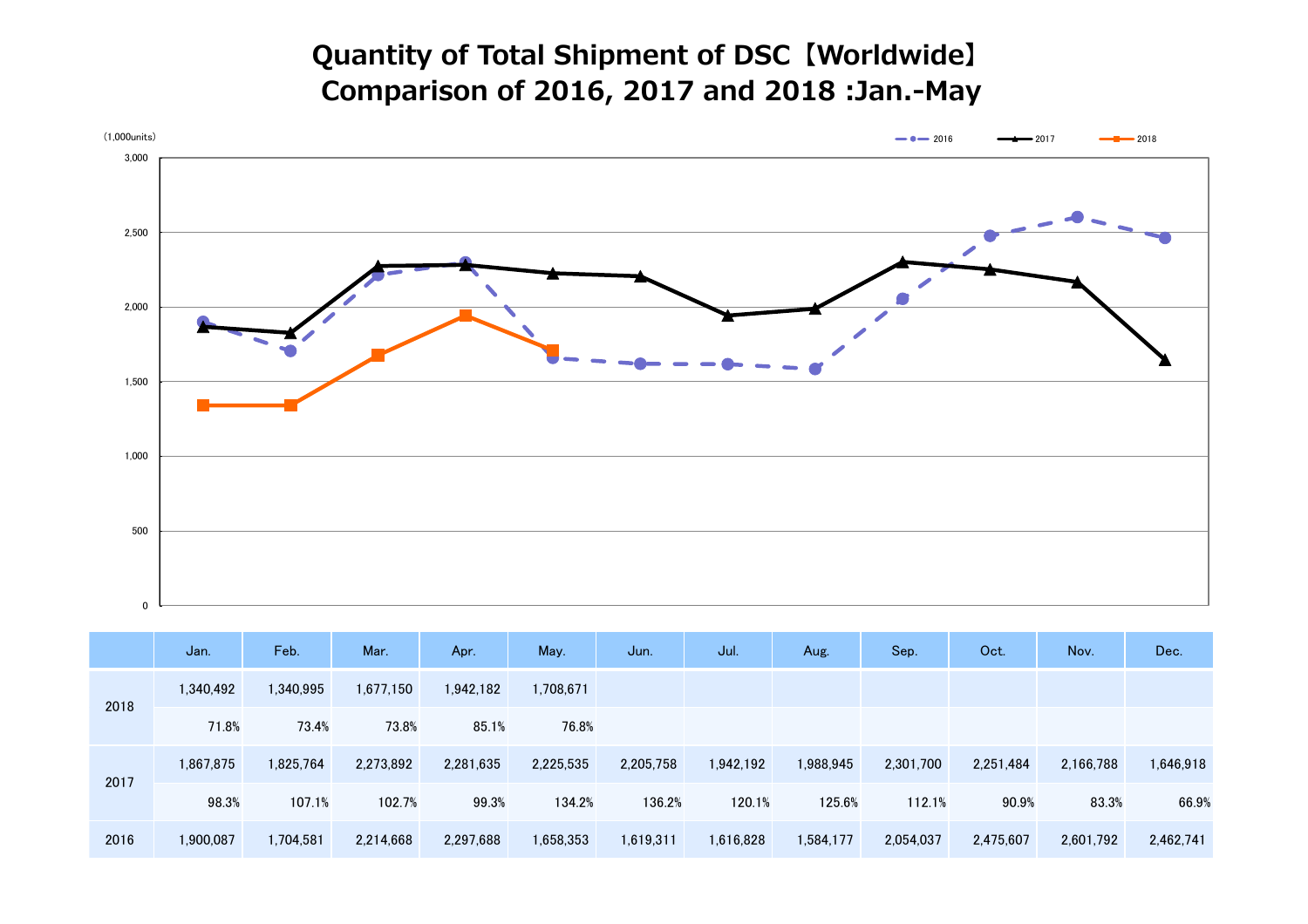## Quantity of Total Shipment of Interchangeable Lens DSC【Worldwide】 Comparison of 2016 , 2017 and 2018 :Jan.-May



|      | Jan.    | Feb.    | Mar.      | Apr.      | May.      | Jun.    | Jul.    | Aug.    | Sep.      | Oct.      | Nov.      | Dec.      |
|------|---------|---------|-----------|-----------|-----------|---------|---------|---------|-----------|-----------|-----------|-----------|
| 2018 | 675,355 | 798,014 | 971,714   | 1,072,669 | 1,009,777 |         |         |         |           |           |           |           |
|      | 80.6%   | 94.6%   | 94.1%     | 103.9%    | 97.5%     |         |         |         |           |           |           |           |
| 2017 | 838,086 | 843,217 | 1,032,357 | 1,032,691 | 1,035,389 | 965,298 | 973,651 | 993,606 | 1,057,145 | 1,080,030 | 1,003,265 | 820,954   |
|      | 105.9%  | 117.3%  | 97.9%     | 107.4%    | 136.6%    | 113.3%  | 106.5%  | 110.0%  | 94.9%     | 87.7%     | 80.7%     | 77.1%     |
| 2016 | 791,416 | 719,146 | 1,054,147 | 961,630   | 758,043   | 852,311 | 913,822 | 903,456 | 1,114,114 | 1,232,055 | 1,243,100 | 1,064,538 |